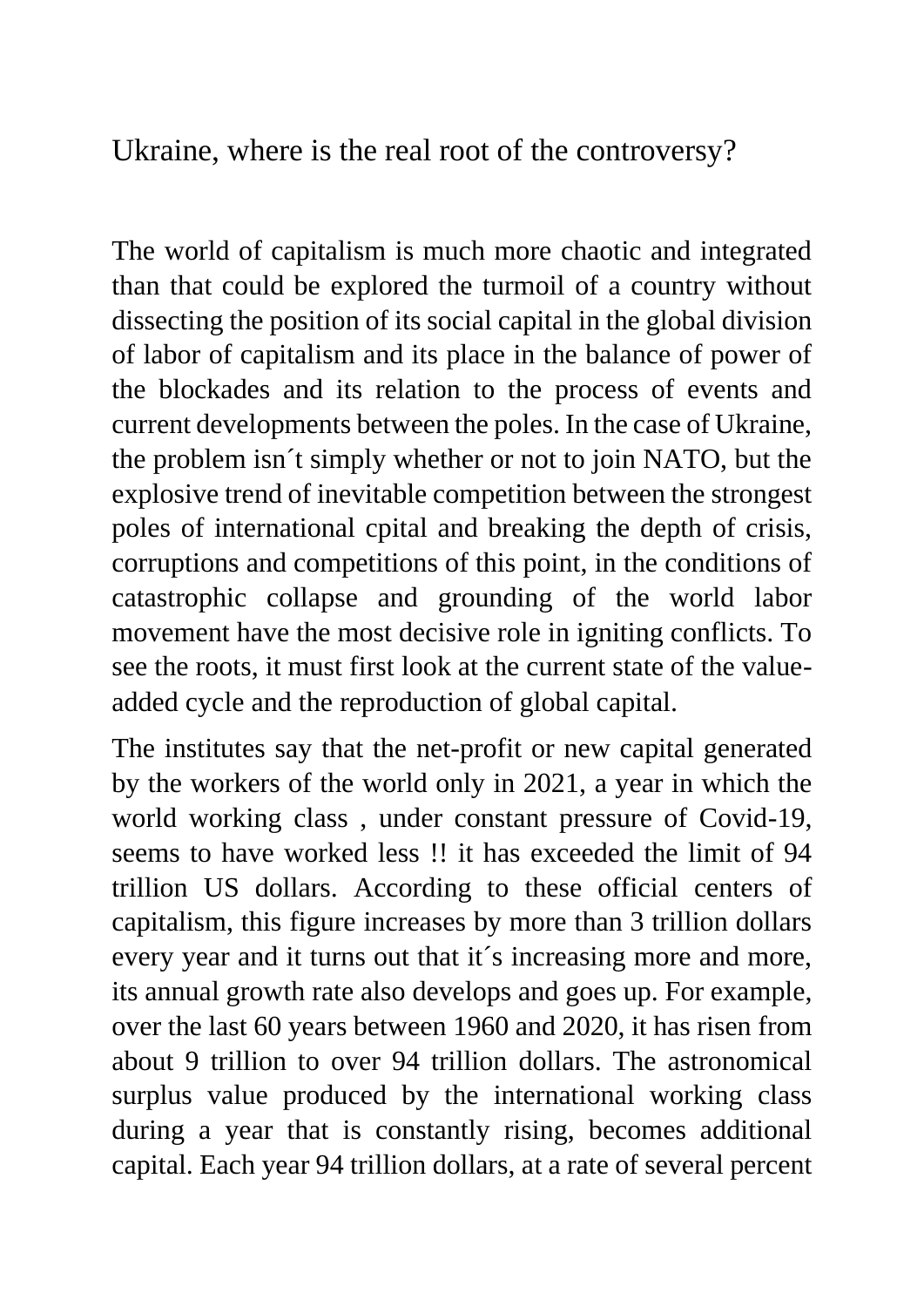increase, adds to the total current capital of the world which in turn is more than thousand trillion dollars. We have to think for a moment that all these investmented capital want profit and these are looking in search of conventional interest rates that in organic, intrinsic and inseparable connection with this terrestrial component, there are many other real components that they all play a fundamental and crucial role in having a faint image of the present world. The degree of labor productivity and homogeneity with it, the global average of the organic composition of capital is rising dramatically. A certain volume of product that until 50 years ago needed to produce by several thousand workers with long working days, today, even in societies with not very high levels of industrial development and low average labor productivity and very limited ability to compete in the international capital market, it´s done by a few hundred or even fewer workers. the debate isn´t about reducing the absolute number of workers in the world, this figure has certainly increased, but the important thing is that if in the last days of the twentieth century, a total of 10 trillion dollars in annual surplus value was generated by about 3 billion workers and the process of its realization and reorganization was completed and twenty years later, by 2020, a population of 4 billion workers generate more than 94 trillion dollars in surplus value and realize the process of circulation and investment. The relative growth of workers is 30% but the cancerous galactic development of surplus values is more than 900%. These figures say that the total volume of global capital is rising at a lightning-fast and uncontrollable rate, despite the successive outbreaks of crisis and the increase in annual international surplus values is astounding. At the same time, the nature of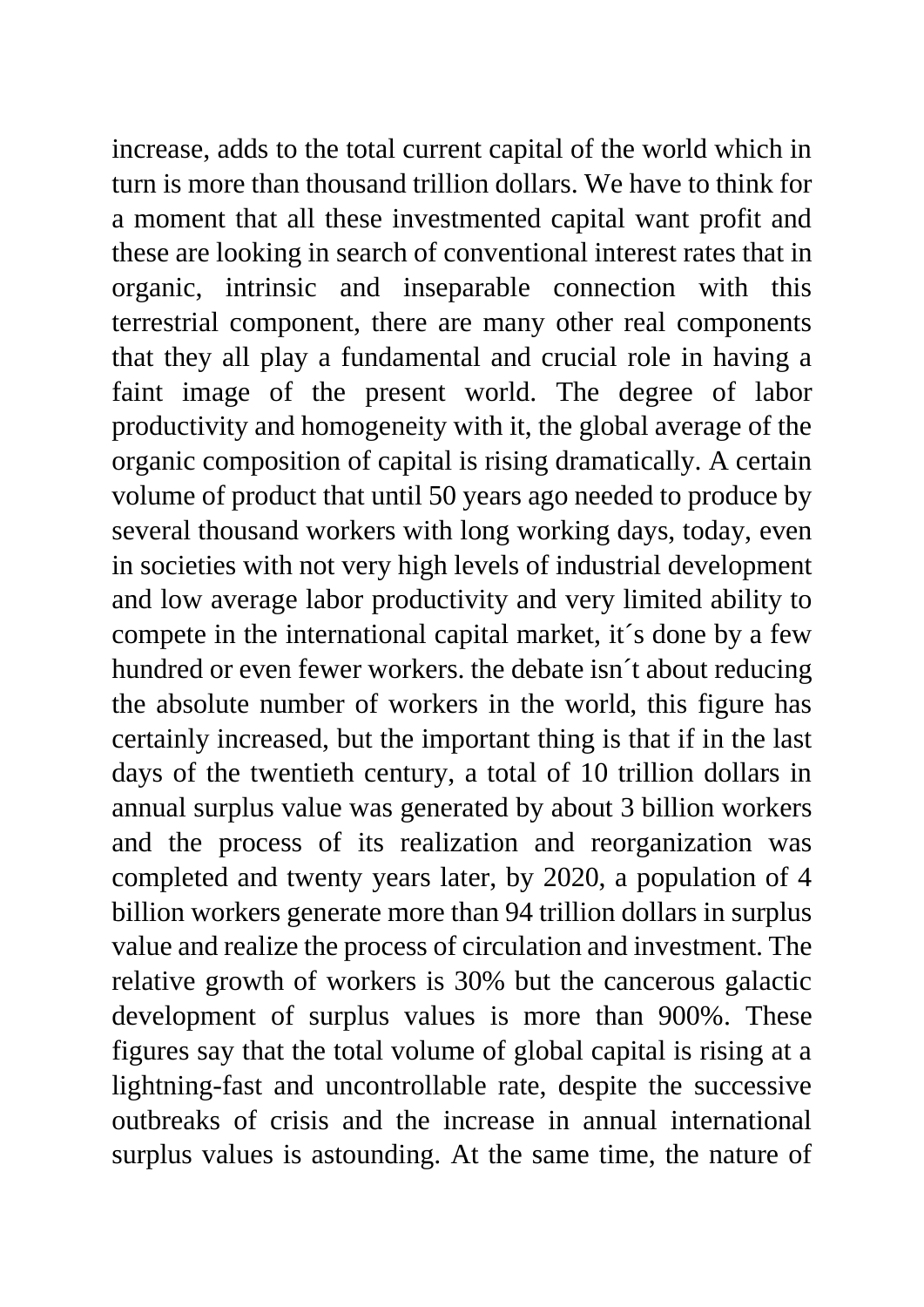capitalism and its coercion is internal and inevitable, the only source of surplus production and inevitably the only creator of capital, not absolute but relative, but it´s rapidly shrinking and decrease. The need for international capital for profit and selfincrease is increasing exponentially and the relative porportion of capital (labor force) that must meet these needs in the whole of capital is declining, and this doesn´t just make the periodic earthquake-like crisis of capitalism certain, definite and coercive inevitable, it doesn´t just reduce the distance between these crisis but only the dimentions of the beating do not double and moreover, it subjugates capitalism to a historical, irreversible and irreparable process of declining interest rates. The average interest rate on US social capital as a pole able to capture the largest share of international surplus value in the 1960s was higher than 45 percent but this figure dropped 15% in the last years of the century and today is much lower than this. Amazon, the largest industrial and financial giant is worth more than 321 billion dollars, this Trust exploits more than one million workers and its annual surplus value is over 22 billion dollars but the rate of profit it makes, doesn´t reach to 8%. Where is this process going to lead ? and what has capitalism done in the last half century to challenge it ? and also what has happened to humanity ? The answer to these questions needs a lot of books .

In a few lines, we should point out the need for discussion that capital has used its full capacity in this regard and to counnter this trend, it has gone all the way and has devastated the lives of 6 billion of the world´s working class. The basis of capital action in this challenge has been the dramatic reduction of the cost of production in any form and the intensification of the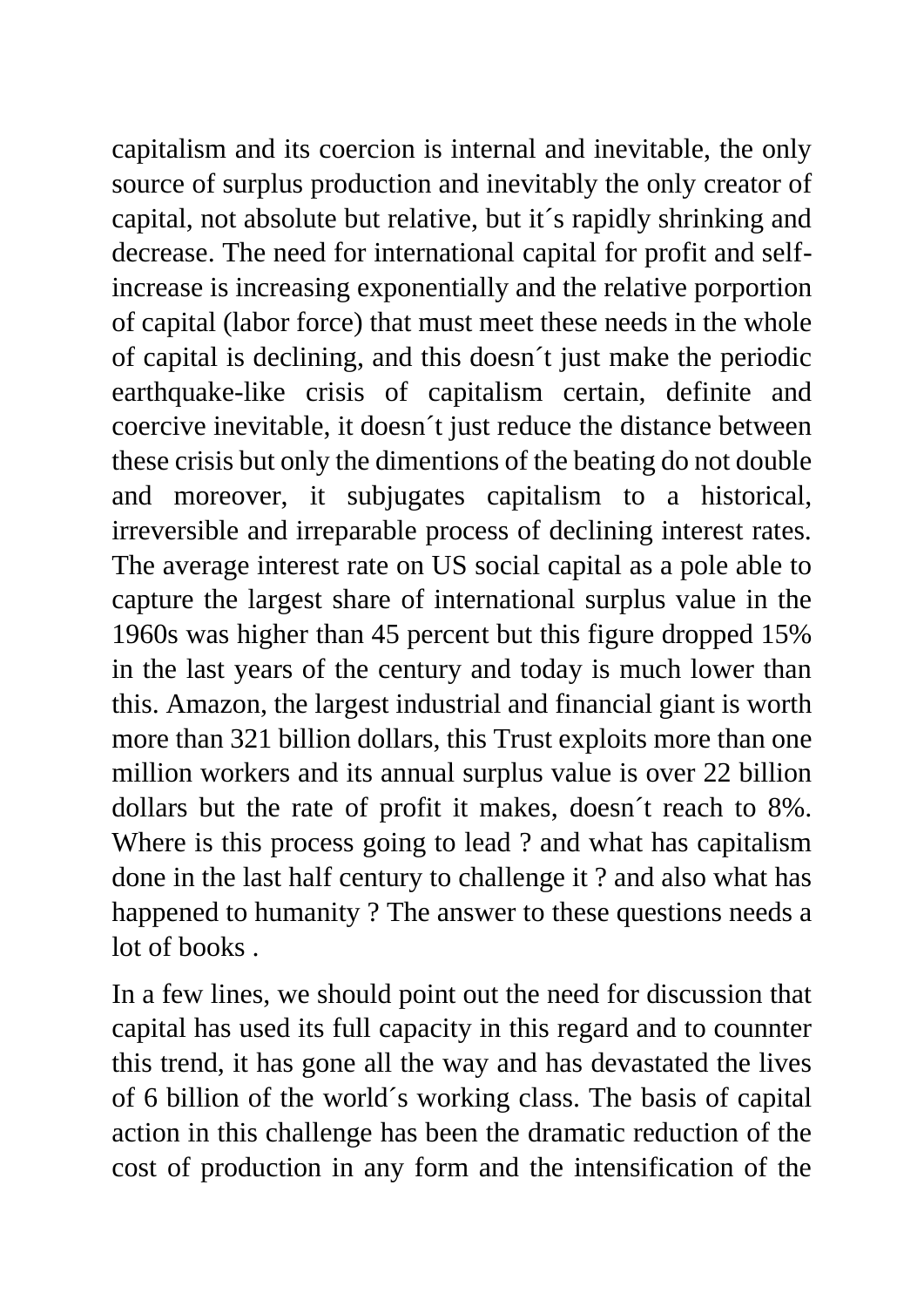pressure of the exploitation of the working class by any means and the fierce competition of social capital of any country or pole to increase its share of global working class exploitation to the detriment of rivals. Capital has undergone drastic changes in its work process or value-added process. It hasn´t established a factory for many years, and not only build a new school, it will merge existing schools and provide for the widespread closure of educational institutions. Capitalism doesn´t set up hospital, it orders the rapid dismantling of large and small medical institutions and it crushes any protest against this ambush, and the case of establishing or even preserving the survival of elderly care and disabled companies sends to the history archive. Nowhere it does talk about providing safe drinking water for humans and it has no plan to develop cities, build dams and bridges, roads and supply electricity to the dark fields but instead of these things and turns the housing of the working masses into factories and in the deprived houses sets up the assembly line of modern technical and industrial products. It makes human habitation a place where mobile phone and computers, televisions and modems and the most sophisticated information technologies come together. If at one time it turned its need for super-cheap labor force of women into a banner of restricting domestic work but now a significant portion of the labor force markets is tied to the work of women, children and men deep in the squalid homes of the suburbs. Capital has planned and implemented a lot of these developments in these decades. The essential axis to the whole process and the historical re-division of necessary and surplus work has been to the detriment of the former and to benefit of the latter golden profit. The result is that so far the share of the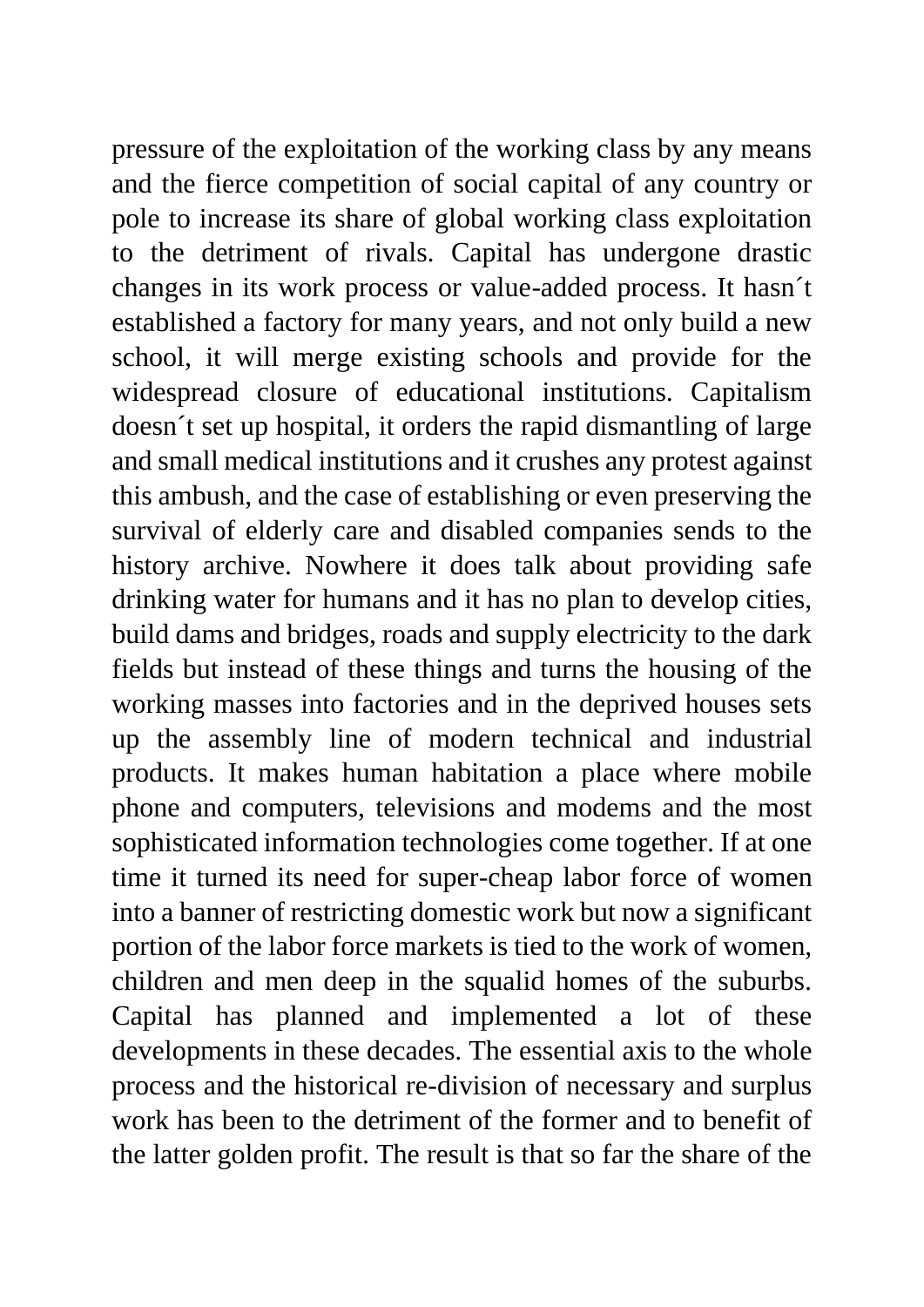necessary work of the working class has rised or worsening of food and clothing, drink water and housing, rest and health and treatment and worker´s education in favor of increasing the capital gain and accumulation process of capital. The capitalist system didn´t see any limitation, even until the end of the second half of the twentieth century that its mechanism for challenging crises and neutralizing the dynamic process of dropping interest rates or to prevent the spread of crises with the help of merely brutal attack on the livelihoods and basic necessities of the working masses or the more brutal suppression of any of their initial protests. In addition, the capitalism was considering that by using the leverage of capital export to all parts of the world and opening new areas of accumulation and employing as many new workers as possible too.

On the one hand, it was bringing a larger amount of labor force into the employment market and on the other hand, it increased the intensity of the exploitation of the working masses. This situation has changed dramatically since the beginning of the second halft of the twentieth century. A brutal attack on the last remnants of the daily livelihood of workers around the world, in the first place the workers of the three continents of Asia, Latin America and Africa, then the weaker working class layers of the three continents of America, Europe and Oceania and finally the whole workers of the world have become the only means and way of capitalist survival. At the bottom of such a dark situation, and the destructive competition of capitalist governments and various parts or competing blocks of global capital have also reached a peak. The social capital of any country, or in particular giant poles of capitalism, resort to any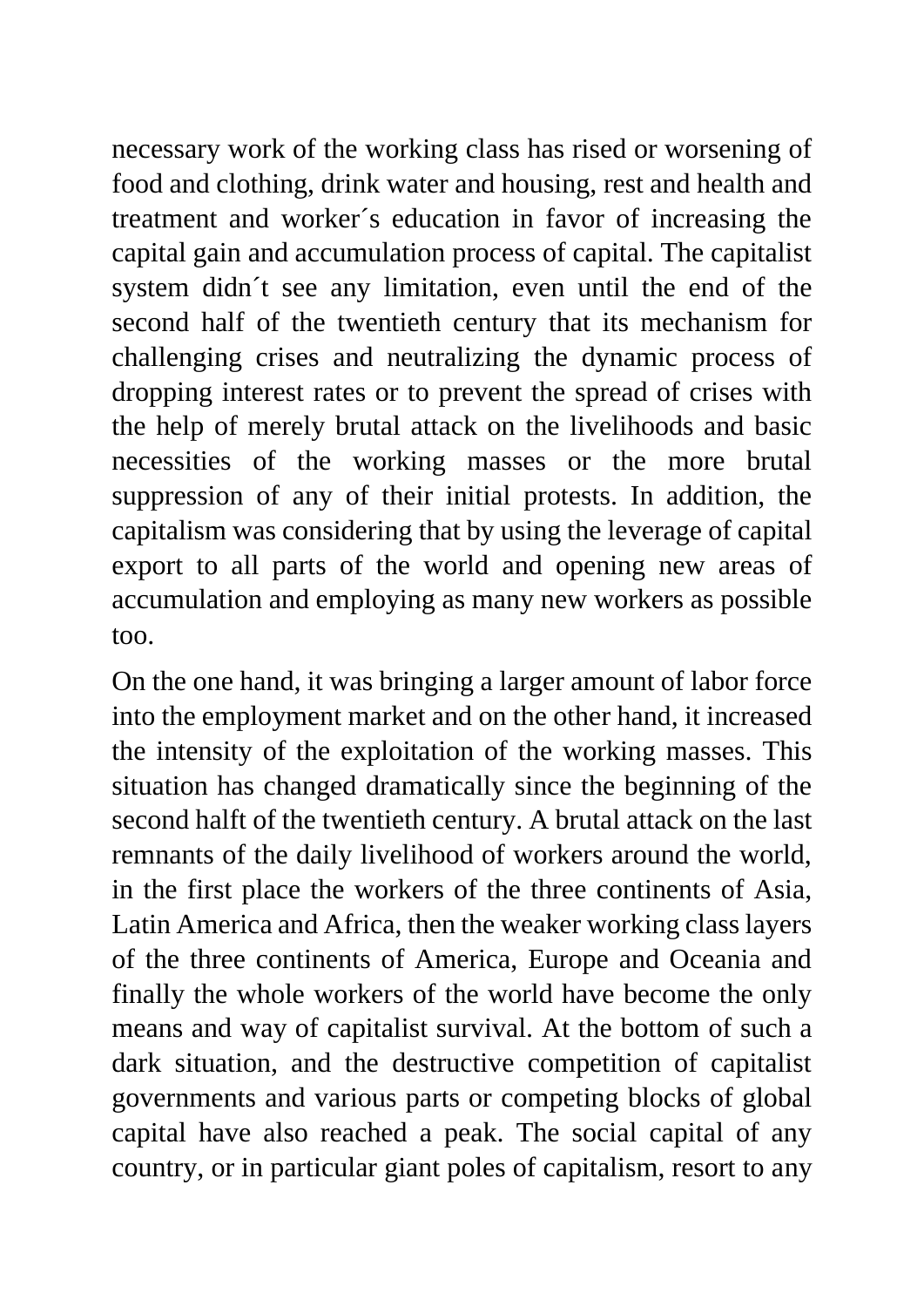cruelty to steal every penny of surplus values from each other in international realm. In such a phase of the accelerated process of degeneration, created crisis with the crisis of global capital, the Chinese capitalism has grown exponentially over the last three decades. A country that until the late 80s of the twentieth century that had the stamp of insufficient growth of capitalism on the face and so far it´s considered in developing, practically in terms of annual accumulation volume and the competitiveness of social capital in the international market and the share of profits from total surplus value among the three leading poles of world capital has put such United States, European Union and Japan in danger of falling out of the situation and enduring the worst of inevitable economic crisis. Alibaba´s profit in 2020 has more than tripled the profit of Amazon Trust. China´s annual accumulation in Africa is higher than all other poles and is growing faster. At a time when the world´s economic giants and the powerful poles of capitalism don´t see the investment of capital in the area of basic facilities required for the expansion of accumulation as profitable, the China´s state-owned and private giant banks and trusts with the prospect of achieving desirable profits, and have also turned Sierra Leone and the south of the Sahra into realm of massive investment. China´s accumulation in the region recently exceeded 23 billion dollars between 2007 and 2020. This amount is twice the total loans provided by the five largest countries in the world, the United States, Japan and Germany, France and United Kingdom to the governments of this continent. Two Chinese banks, Exim Bank and Economic Development Bank, according to the Global Development Institute, only between 2016 and 2020, over 533 separate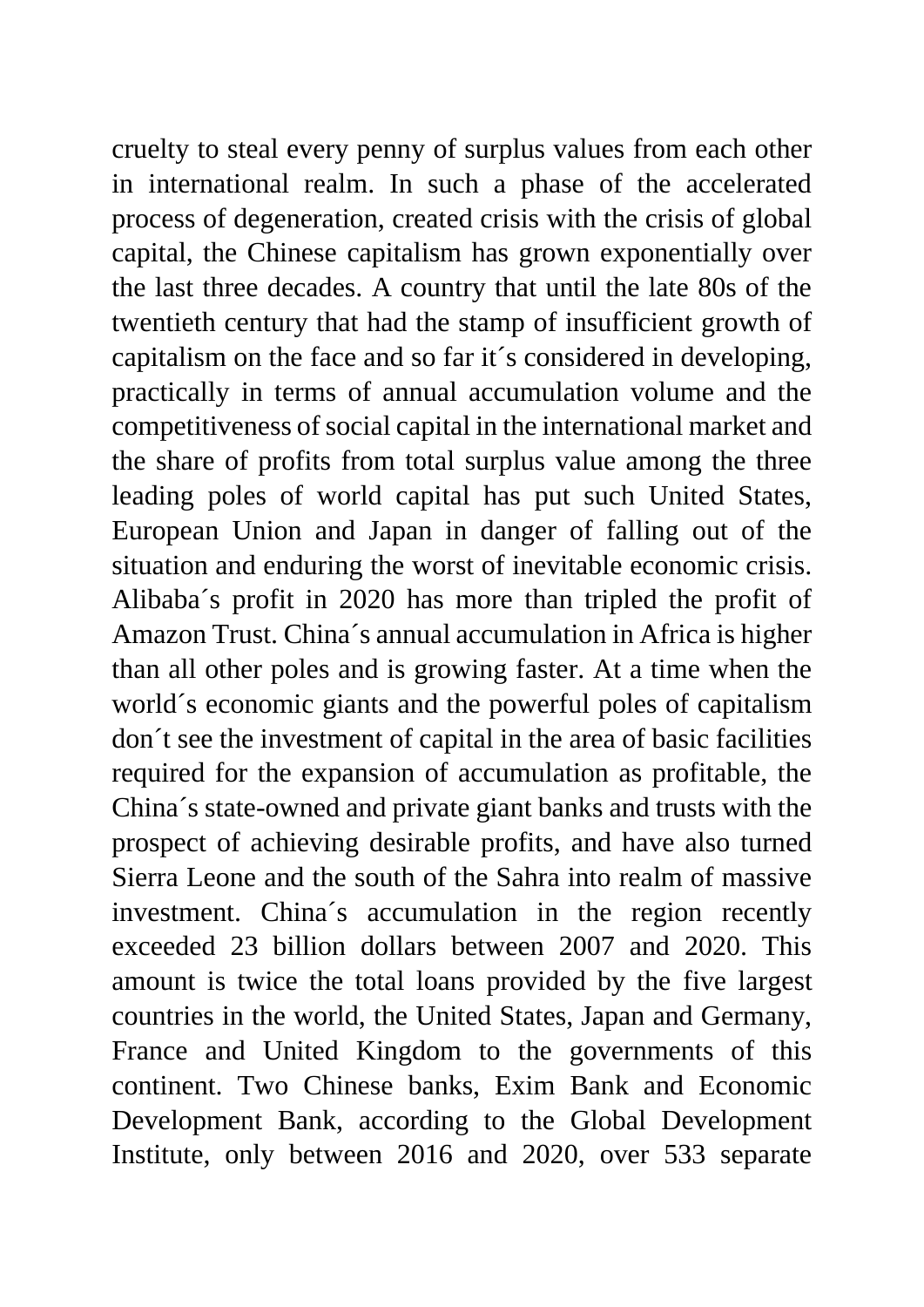investments have been made and are ready for operation in the area of establishment or expansion of the basic institutions necessary for the expansion of the accumulation.

For years, China-USA trade balance has been in China´s favor, and the difference is over 300 billion dollars a year. In order to understand the real place of trade and their positive and negative in the relationship between the social capital of the two countries so we have to look at the production process of goods on both sides of the exchange. China exports 500 billion to the United States and these goods are ready to enter the market due to the low price of labor force in China and consequently, the low price of raw mmaterials and machinary, auxiliary equipment and the total cost of production at a low price. In proportion to their size, they are taking the US market out of the hands of domestic producers, and have a significant impact on interest rate fluctuations, and they´re lowering that rate to the detriment of American capital, and at the same time, at the same rate of declining public interest, and deprive American capitalists of the greatest surplus value from the exploitation of American workers. The story is different about America and exports don´t exceed 200 billion dollars. the difference between the cost of production and selling price isn´t as high as what we said about Chinese goods. In this regard, and considering all the components, the difference between the profits of the two countries in these exchanges is huge. Why chinese capitalism has this position is a question that will not be answered briefly in this article.

Let´s go from America to Europe. With each passing year, a much larger number of German, Italian and French, English and Dutch trusts or other continental countries, in order to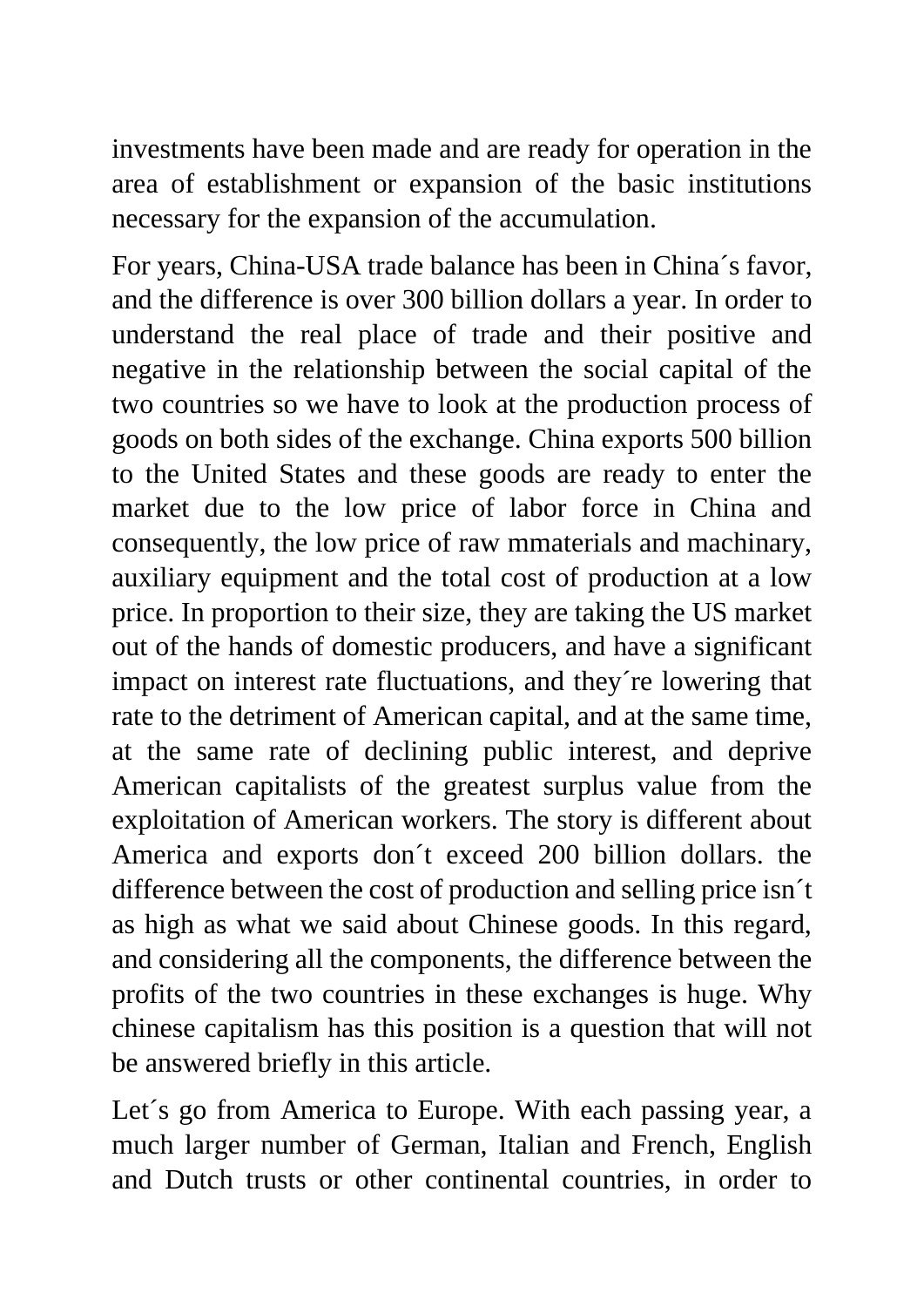reduce production costs and increase profits and the challenge of the severity of the crisis is forcing the consumption of semifinished goods, raw materials and aids that are made in China. The production cycle and value-added of these industries or the social capital of these countries as a whole are inextricably linked to these products. This entanglement is deepening moment by moment and the volume of China´s exports to the whole continent is much bigger and heavier every day than the day before. It's no exaggeration to say that any turmoil in these massive exchanges could be a blow to the whole process of capital reproduction in these countries.

About 50% of the total foreign trade of Latin American counntries, countries that until yesterday were considered the backyard of the United States, is monopolized by Chinese corporations and financial and economic enterprises. Of the 8 largest banks in the capitaliist world that play a major role in global capital issuance, the two banks are owned by China social capital. These banks invest about 700 billion dollars annually in different parts of the world. For years, various Democratic and Conservative governments in the United States have been collecting and subtracting the profits and losses of repairing or rebuilding bridges, highways, urban tunnels and roads and makes the heavy casualities of that as their hobby of the day that doesn´t cost more than 10 billion dollars, however, they prefer the occurrence of massacres to incur these costs. Chinese capitalism has completed the construction and completion of 6000 railway lines in 2020 and 2021 alone, and it has been building and finishing the Silk Road for many years. The road that is supposed to bring China´s social capital to even greater profits and power.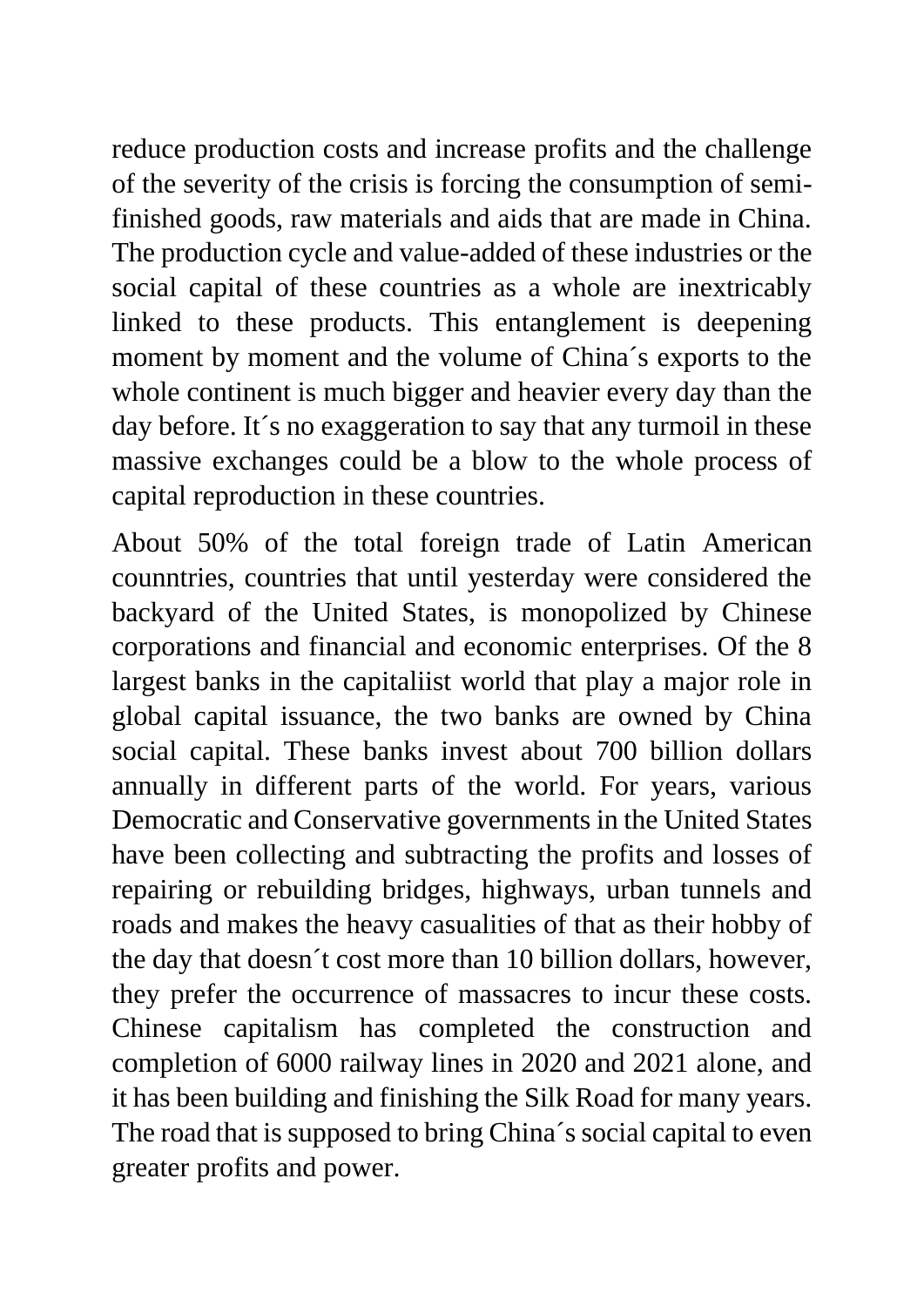Consider what we´ve said briefly about the state of the capitalist day, the points made about the position of the capital poles. We must follow the same path to reach the fiery war in Ukraine. If the EU, Japan and the US despite the brutal war over profits and each sees its growing share of international surplus value as dependent on interconnectedness and fragmented but unified polarity against China, but Russia and China need each other tens of times more than the rivals coalition. Here the two countries have much stronger and more compelling reasons to complement each other, resolve each other's Achilles heel, and line up as unitedly and consistently as possible. Not only the ruling regime of Russia but an important part of the opposition bourgeoisie of this country, specifically the Liberal Democrats, the Communist Party and the Righteous Russia see themselves as convenants to revive the tsarist empire or as loyal heirs to the revival of the former Soviet Union, who see the burden of humiliation of failures, setbacks and the insult of decades heavily on themselves and for this reason, they have to stand together to revive the past and heal their own wounded nationalismm. The same failures, frustrations and humuliations and also roaring reactionary ideals that underlie Putin´s power, and it empowers and support Putin´s decisions internally. The Putin´s administration has worked in this direction since the first period of its rule until today and the Russian working class, like all other sections of this class is catastrophically grounded and buried in the prescripted solutions of the reactionary bourgeoise. The labor movement sees no trace of radical class alignment because this movement has left the field for the ruling bourgeoise and the opposition everywhere. Putin and his allied bourgeoisie are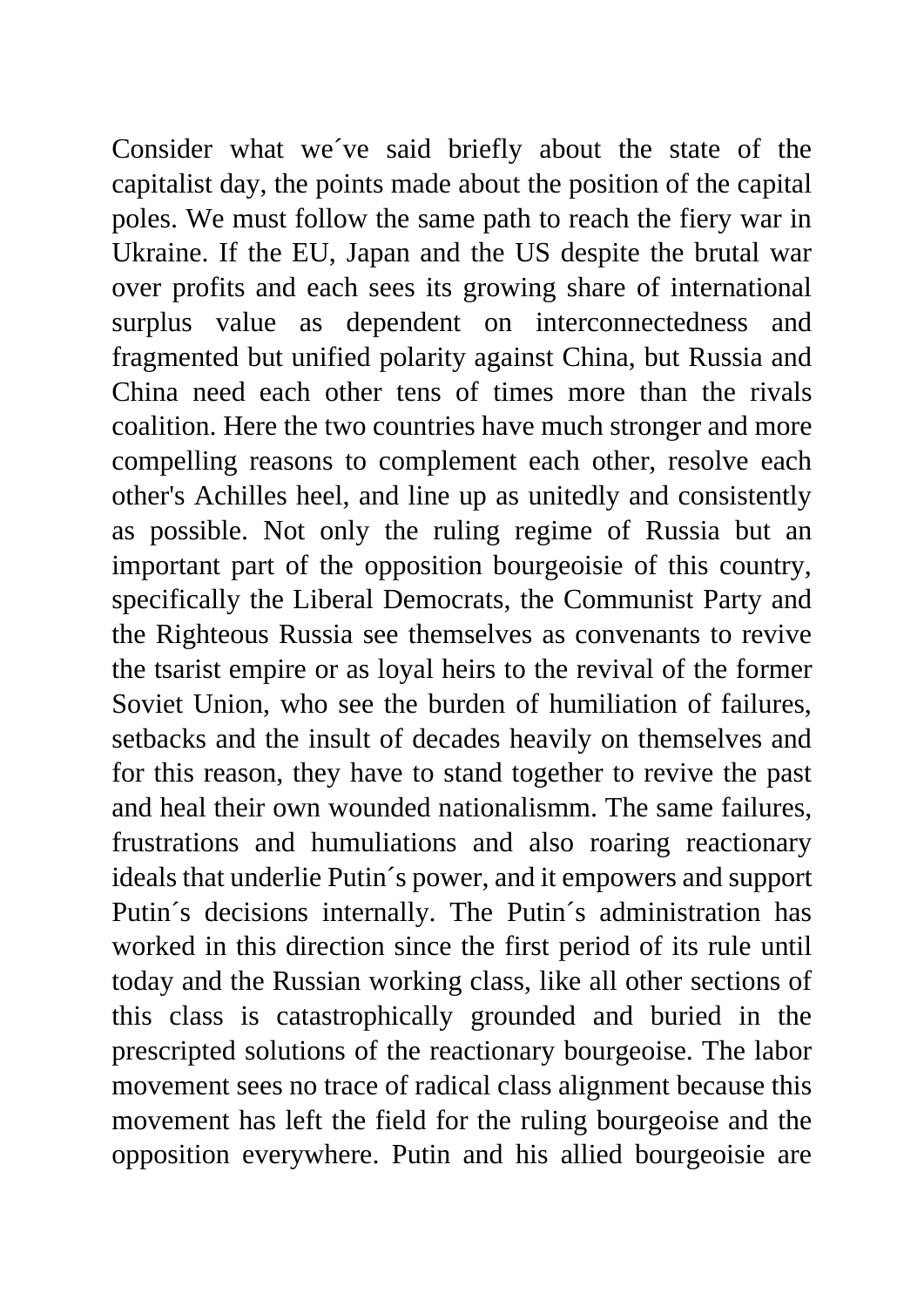taking advantage of this situation and opportunity to follow the path they´ve taken over the decades to reduce further the drastic pressures that Europe and the United States have exerted on Russia since the collapse of the camp, and recover as many lost areas as possible, such as South Ossetia, and membership in the Russian Federation and encourage the former Soviet republics to further limit their ties with the West, similar to what happened in Tajikistan, Turkmenistan and Kazakhstan, it has been one of these efforts. The actions that have certainly resulted and the obvious result of which is the distinction that Russia has today in comparison with the collapsed society, declining and degenerating, subjugated and the target of the triumphant and boastful, arrogant and insulting greed by the United States and the West in the Yeltsin era. The Russian bourgeoisie will make every effort to continue these advances, to retake or to restore the former position. The ruling Russian regime needs China in this direction, and sees China´s social capital as its essential support. But the main point is that what Russia is pursuing and the Russian ruling bourgeoisie is trying to achieve, if not more, but so is the urgent need of the Chinese bourgeoisie and its social capital too. Russia is the largest nuclear power in the world today, although the army of this country is, in terms of annual budget and number of military or warplanes, in second place after the United States. But in some ways, for example, having about three million and six hundred thousand troops, and 21932 war-tanks or other weapons are at the forefront of all the warrinng armies of the capitalist world. Russia is one of the five veto-wielding members of the capitalist "Security Council" of the united nations, that in terms of fossil energy reseves, oil and gas exports is able to have a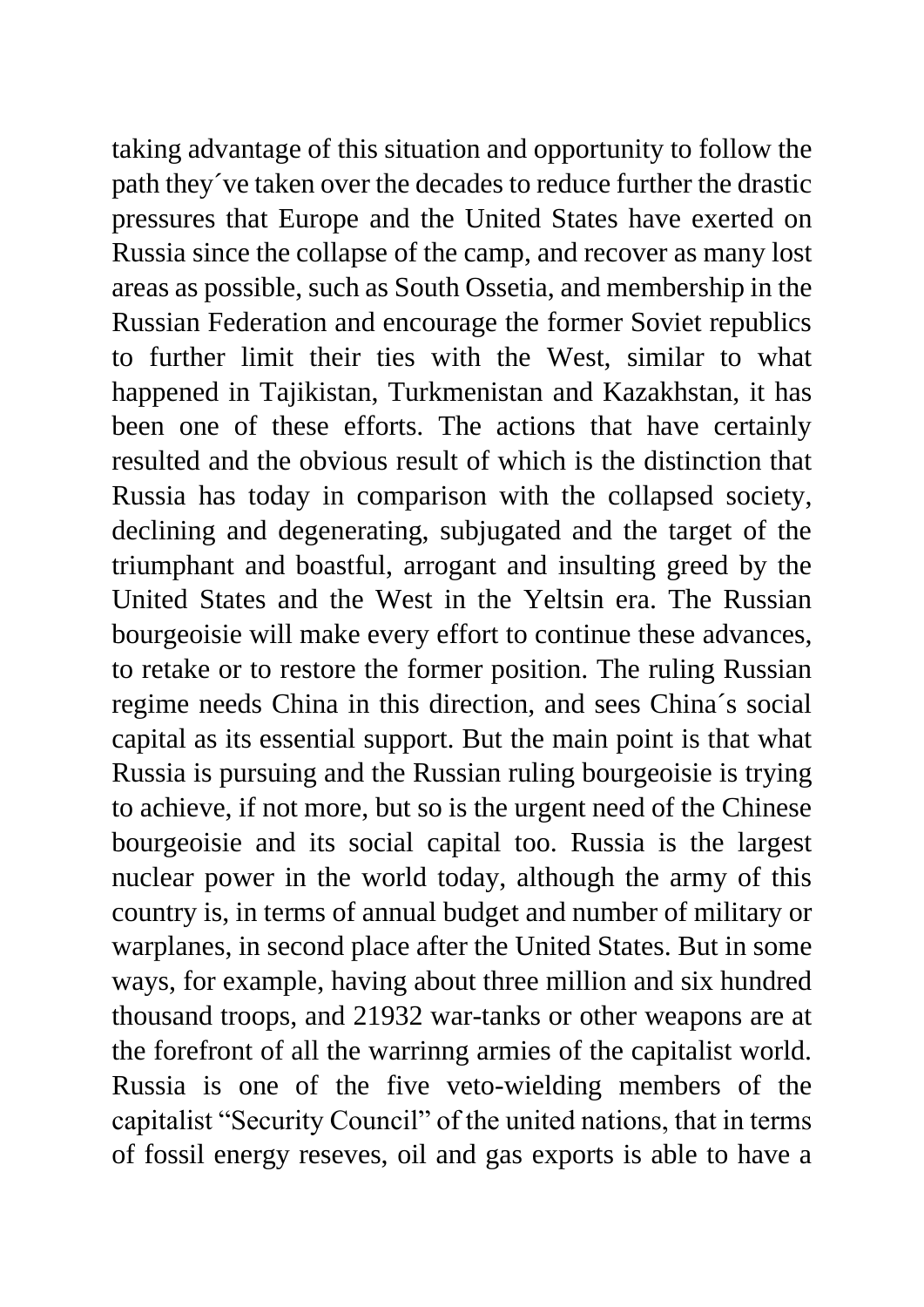very decisive impact on the cycle of reproduction and valueadded global capital. This country, with all these components and even other important data, plays a very important role in the current conflicts between current blockades of the capitalist world, and in its current conflict with the West it is capable of significantly eroding Europe. China is in dire need of Russia and its playing role and Russia desperately needs a strong economic reliance like China´s social capital. These two, complement each other in these formations, much more than Europe and America can complement each other.

If we put all the above points together, the puzzle seems to be completed. China needs Russia´s role in these fields and the Russian ruling bourgeoisie is counting on Chinese capitalism to achieve its short and long-term goals. Putin´s administration, based onn these calculations, sees Ukraine as the most ready and favorable point of coercion and it has been annoncing that very clear that the United States must end its military presence in Europe and all former members of the Warsaw Pact who have joined NATO, get out of this alliance, and ukrain should forever forget about joining NATO too. He certainly has a longer list of these expectations in his pocket for a plan with Europe, and among these demands, Ukrain has a very prominent feature. Ukraine is the only country in any way favorable and ready to ignite the conflict, and it´s the line between Russia and Europe and at the same time, for decades it has been the scene of the widest possible intervention and crisis by both the US and EU against Russia. Both coups, known as the Velvet and Square revolution were organized and executed by the Europeans with the help of Part of the Ukrainian bourgeoisie, including the country´s neo-nazi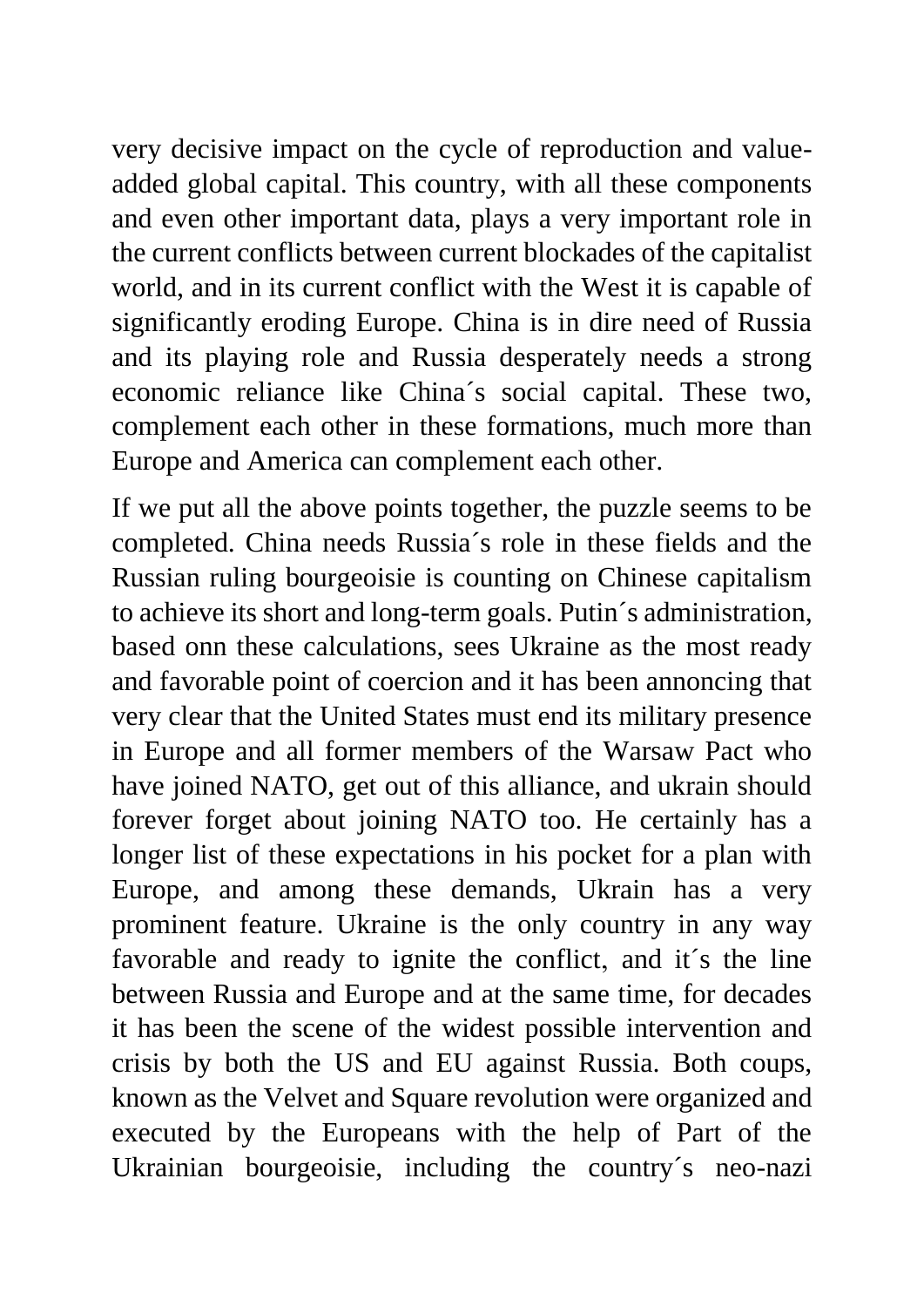parties, and the further the West advances in Ukrain is to tighteen the circle of siege of the Russian bourgeoisie by the West. Half of Ukrainians speak Russian and in the conditions of the day, at a time when the torch of the anti-capitalist struggle of the working class is extinguished everywhere, they´re ready to die inn the footsteps of Russian nationalism. Does Putin intend to occupy Ukraine completely, it´s not easy to predict the situation when all sections of the world´s bourgeoisie are ready to set the whole world on fire for every cent of present interest and profit. Any action, any crime or atrocity can be expected from all governments, factions and mafias. However, the main issue for the russian bourgeoisie ins't the occupation of Ukraine, rather, it's a question of unconditional surrender of the ruling bourgeoisie and a declaration of withdrawal as emphatically as possible from the desire to ally with the West. Let´s deal with the most important and basic point and that is that we´re talking to the working mmasses of the world. The act of the bourgeoisie is to ignite the fires of the most brutal anti-humanity wars to increase its share of the total shares of surplus-values, profits, political power and ownership and the rule of capital. The working masses nowhere in the world, not only do they have no interest in any of these wars and incitements but who are just victims of these wars. Cent by cent of the wars´costs are paid by our unpaid wages, and all the people who are killed are members of our class, every child who turns to ashes in the flames of war are children of working masses. All the houses that are destroyed are our humble houses, it´s ur drinking water that is cut off , it´s the product of the labor and exploitation of our class generation after generation, which is set on fire, and the